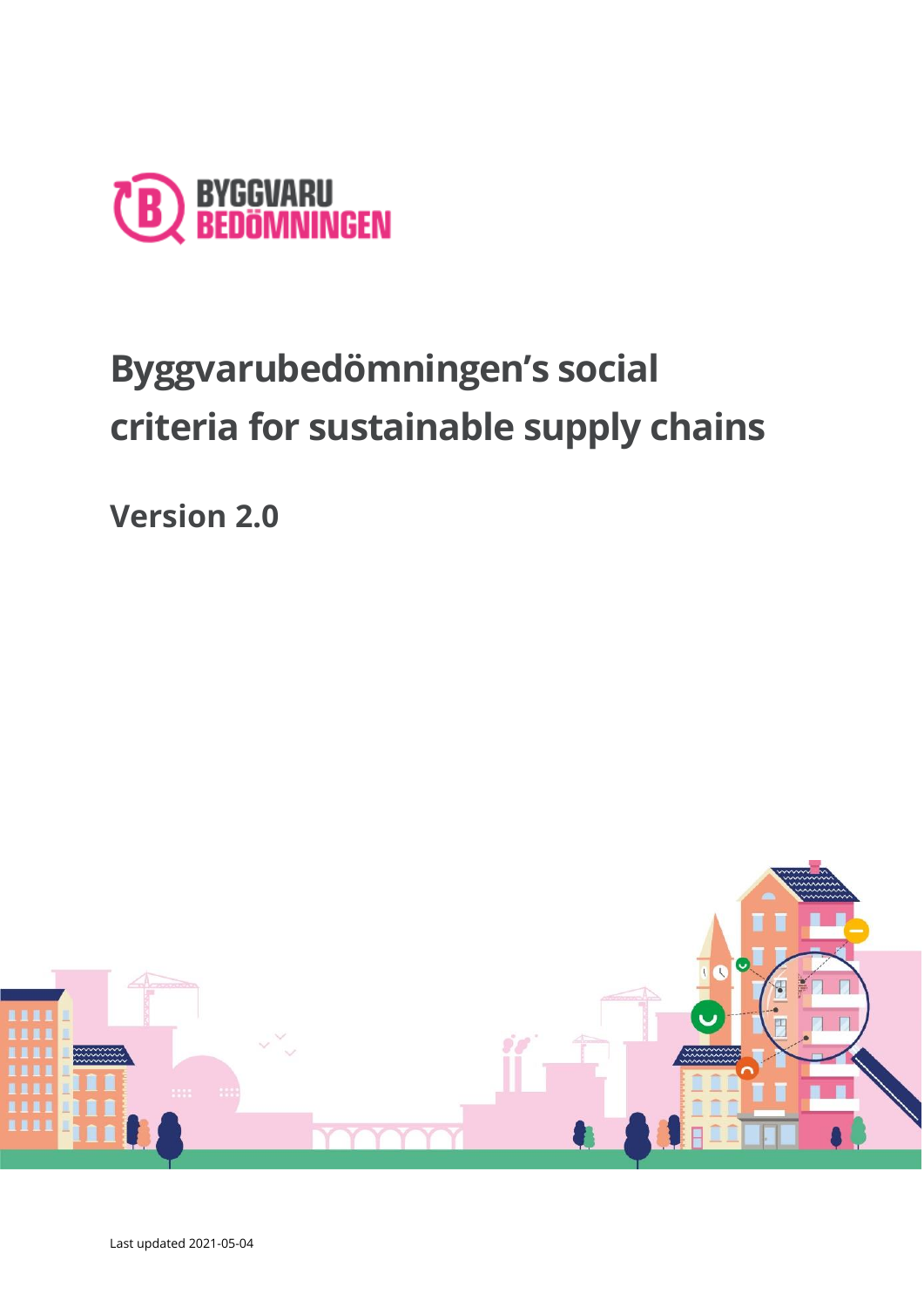# **Table of Contents**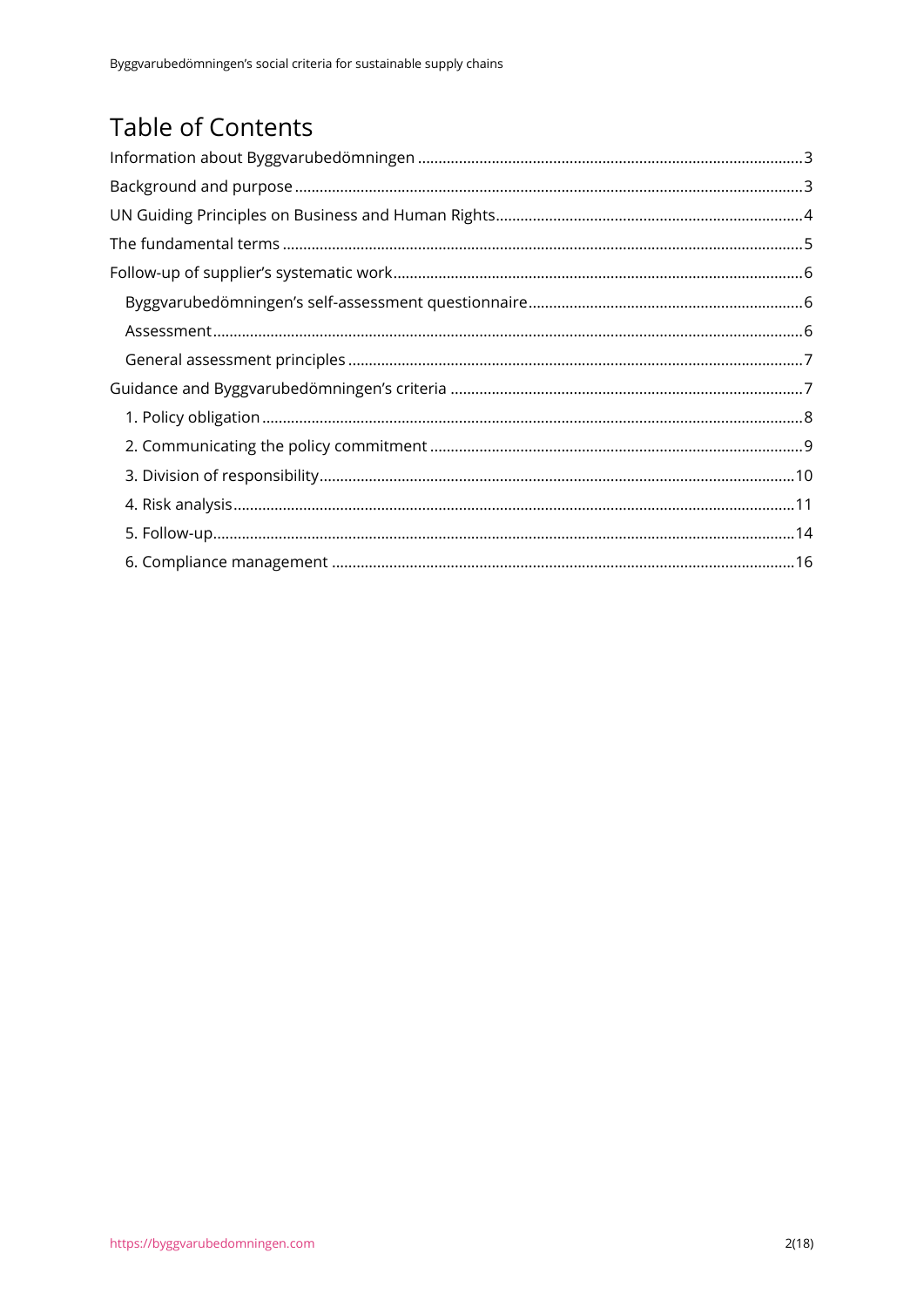# <span id="page-2-0"></span>Information about Byggvarubedömningen

Byggvarubedömningen is a non-profit business association owned by Sweden's major property owners and building contractors. Byggvarubedömningen's mission is to:

- Develop and own a system for assessment of construction products
- Setting criteria for assessment of construction products
- Providing web-based information about assessed construction products
- Influence the product development of construction products

Byggvarubedömningen's ambition is to contribute to that building and construction projects only use evaluated products. This by providing clear criteria for construction products regarding chemical content and lifecycle aspects as well as sustainable supply chains in combination with an easy-to-use online system to search for evaluated products.

# <span id="page-2-1"></span>Background and purpose

Issues related to human rights, working conditions, environment and anti-corruption are becoming increasingly central for today's companies, including the construction and real estate industry in Sweden. An important part of this work is to ensure that products used are produced without adversely affecting human rights, workers' rights, the environment or with the occurrence of corruption. In order to enable a structured work with these issues, Byggvarubedömningen was commissioned by its members to develop social assessment criteria for construction-related products. The purpose of these criteria is to:

- In collaboration and dialogue with suppliers, ensure that products are manufactured under sustainable and responsible conditions in order to contribute to an improved situation for the workers producing construction-related products around the world.
- Promote construction products that are currently produced under responsible conditions, with respect to internationally recognized human rights, working conditions, environment and have procedures for an active anti-corruption-work.
- Provide support and guidance to suppliers of construction-related products in the work on human rights, working conditions, environment and anti-corruption.
- Facilitate for actors in the construction and real estate industry to set social requirements in construction projects by contributing with information and transparency.

This document aims to clarify expectations on suppliers who have products registered in Byggvarubedömningen in terms of sustainable supply chains. This document, which was originally developed by the Swedish National Agency for Public Procurement and the Swedish National Office for Sustainable Public Procurement, contains explanatory texts for the assessment criteria and clarifies the actions that suppliers are expected to take in order to fulfil them. The purpose of this guidance, including the criteria, is to help suppliers get started to work systematically with challenges and opportunities linked to human rights, working conditions, environment and anti-corruption in their own operations and the product's supply chain based on the UN Guiding Principles on Business and Human Rights. Byggvarubedömningen's expectation is that all supplier who have products registered in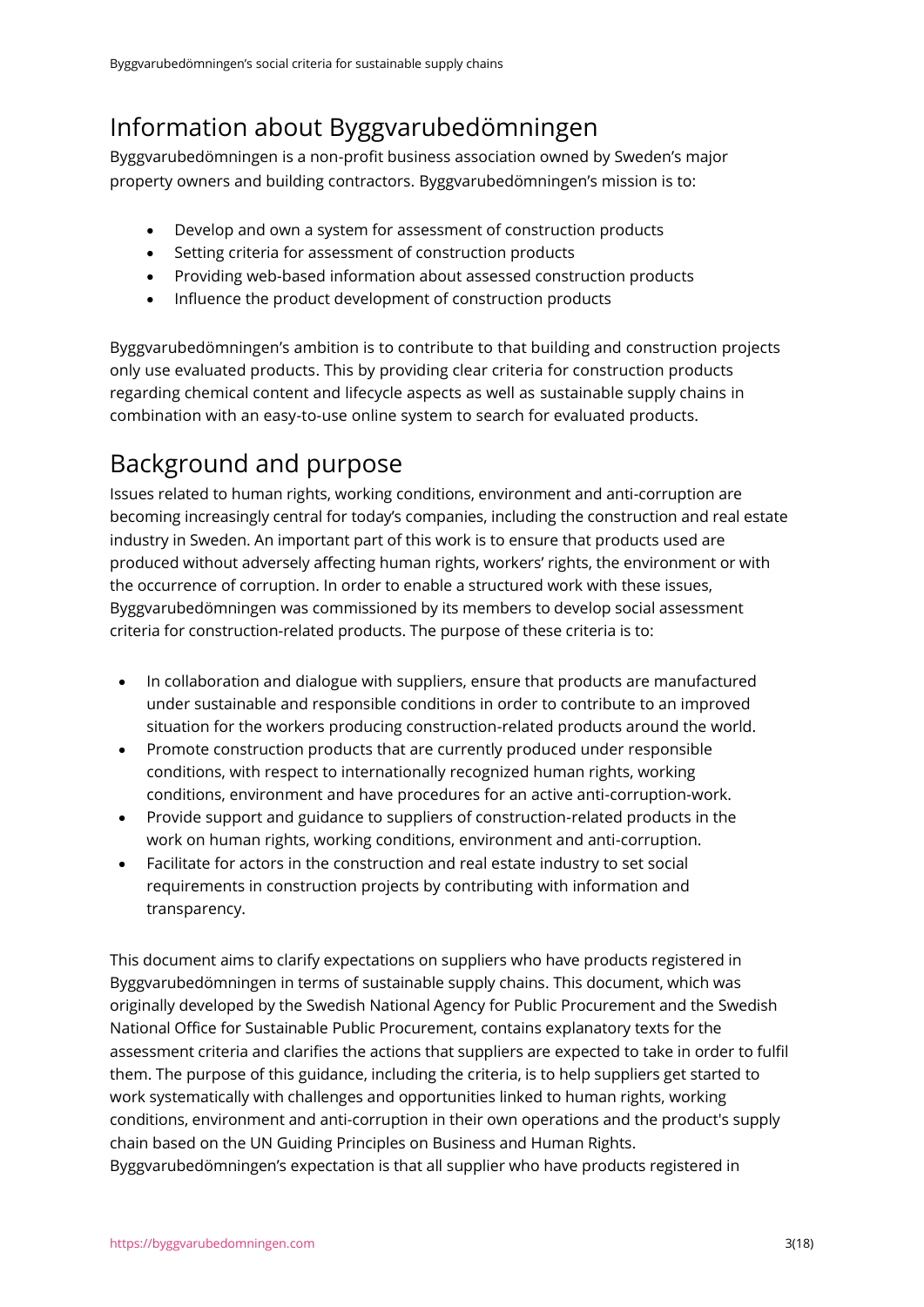Byggvarubedömningen will in the long run conduct a systematic work with these issues. The information in this document should be seen as support and guidance along the way.



More information is available on [https://byggvarubedomningen.com/assessments/downloads/.](https://byggvarubedomningen.com/assessments/downloads/) Here you can download the self-assessment questionnaire and additional documents related to our social criteria.

# <span id="page-3-0"></span>UN Guiding Principles on Business and Human Rights

In June 2011, the UN Human Rights Council adopted the UN Guiding Principles on Business and Human Rights. The UN Guiding Principles are based on the state's obligation to protect human rights, the companies' responsibility to respect human rights and the opportunity for individuals to have their case tried in the event of violations. No matter the size, the industry or environment in which the business is conducted, all companies have a responsibility to respect human rights. This responsibility means that companies shall:

- a) avoid causing or contributing to negative impact on human rights arising from its own operations and remedy such impact if it arises,
- b) prevent or limit a negative impact on human rights that is directly linked to its business, products or services, even if they have not themselves contributed to this negative impact.

Suppliers that have products registered in Byggvarubedömningen are therefore expected to carry out a systematic work in line with UN Guiding Principles on Business and Human Rights. In short, this means having routines and processes in place to identify, avoid and prevent, limit and account for how they address the impact on human rights that occurs in connection with the product's production.<sup>1</sup> These routines and processes aim to create an effective risk management and can be summarised in the steps below:

- 1. Policy obligation have adopted one or more policies, which have been approved by the management and include a commitment to respect the fundamental terms (see next section for further explanation),
- 2. Communicating the policy commitment have adopted routines to convey their commitment to respect the fundamental terms in their own operation and in the supply chain,
- 3. Division of responsibility have assigned the responsibility for compliance with the fundamental terms to a member/s of senior management,
- 4. Risk analysis have adopted routines to regularly carry out risk analyses, i.e. to identify and prioritise current and potential risks of deviation from the fundamental terms, as well as mapping the supply chain with special regard to high risk operations,
- 5. Follow-up have adopted routines for regular follow-up of compliance with the fundamental terms,

<sup>1</sup> Please note that the impact in connection with the production of the product also includes services, e.g. transport from the factory to the warehouse.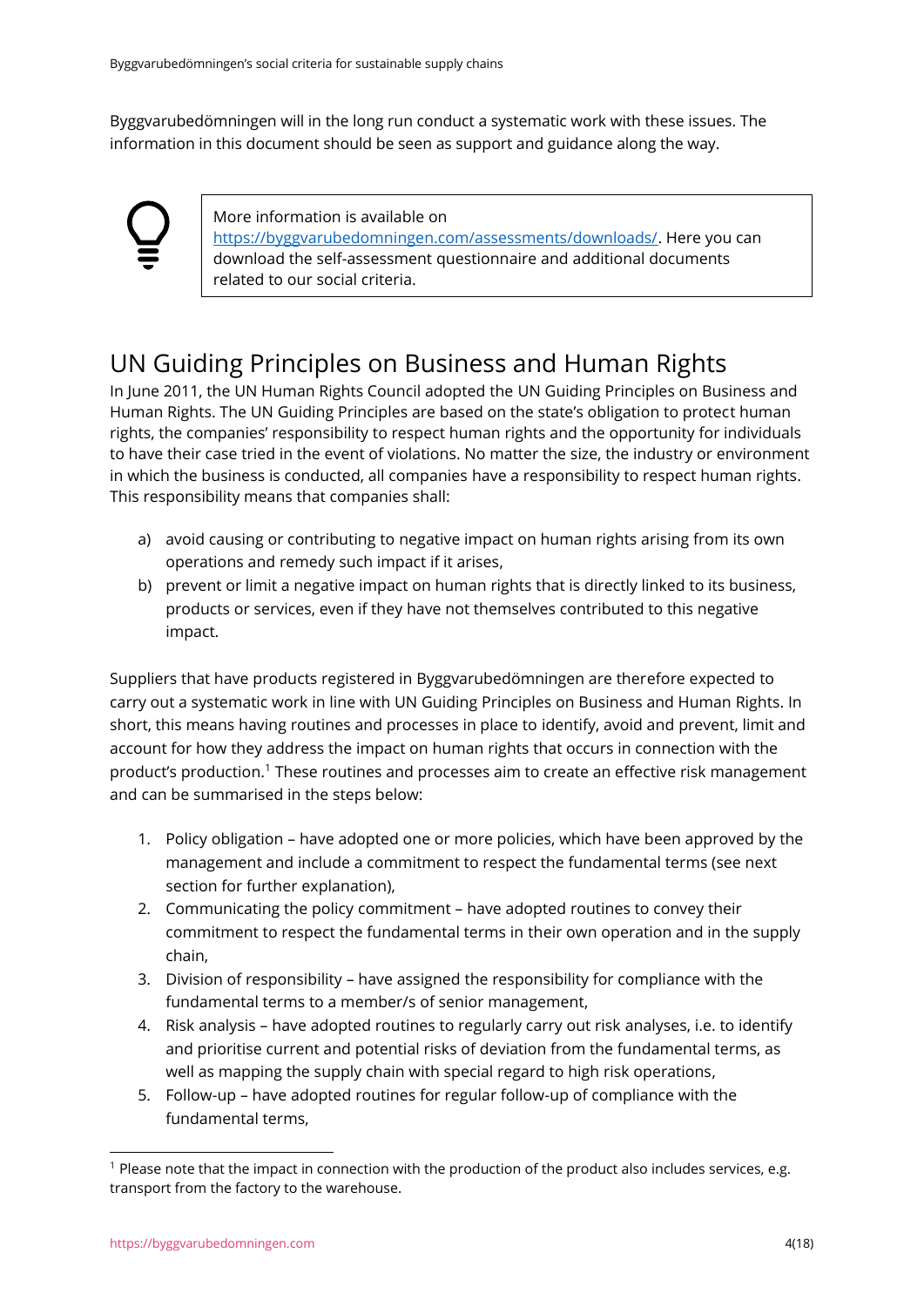6. Compliance management – have adopted routines to make immediate action to prevent and limit deviations from the fundamental terms, and to address identified deviations.

The actions that are implemented to fulfil the commitments for step 1-6 shall be documented, applied on an ongoing basis and apply for the own operations and the entire supply chain. Step 1-6 are described more in detail in the section "Guidance and Byggvarubedömningen's criteria".

When working according to the UN Guiding Principles, it is important to be aware that it is the risks that determine the extent of liability and responsibility. The principles make it clear that it is not sufficient that companies only work with their direct suppliers. That is rarely where the greatest risks of adverse impact on human rights are to be found. For that reason, it is the responsibility of the companies to ascertain where in the supply chain the most severe risks for adverse impact can be found, and to prioritize their efforts accordingly. Based on their risk analysis, the supplier shall therefore be able to ascertain where in the supply chain severe risks can be found and reduce those risks by taking appropriate measures.

How companies fulfil their obligation may vary depending on factors such as industry, the environment in which the business is conducted, ownership or structure and depending on the severity of the company's negative impact on the fundamental terms. Small and medium-sized companies can have more informal processes and structures compared to a large corporation, but small and medium-sized companies can also have a severe adverse impact, which entails a responsibility to manage it. In accordance with the Guiding Principles, the supplier is always responsible for being aware of the risks in their supply chains and continuously working to address those risks.

The supplier shall be able to describe the risks concerning its products – from raw material, to manufacturing, to finished product including associated services – and to present activities and actions taken to address these risks. The relevant actions to be taken depend primarily on the severity of the risk but can also depend on the supplier's influence over stakeholders in the supply chain. A company's sphere of influence refers to the extent to which an organisation is able to influence the decisions or activities of other organisations. The supplier is liable for any impact that is a consequence of decisions and activities over which they have formal or de factocontrol. De facto-control means that the supplier has an opportunity to influence the decisions and activities of a business, even if they have no legal or formal authority to do so. The supplier may also have an opportunity to influence the behaviour of other operations with which they have associations. In some situations, the supplier is liable for exercising such influence. If the supplier has no such influence, they shall take steps to increase it, for example by collaborating with other stakeholders. For more detailed information about UN Guiding Principles, see [https://www.ohchr.org/Documents/Publications/GuidingPrinciplesBusinessHR\\_EN.pdf.](https://www.ohchr.org/Documents/Publications/GuidingPrinciplesBusinessHR_EN.pdf)

# <span id="page-4-0"></span>The fundamental terms

In the section above, reference is made to something called "the fundamental terms". Suppliers must actively work to ensure that the products registered in Byggvarubedömningen are responsible produced and manufactured under conditions that are compatible with these. The fundamental terms include: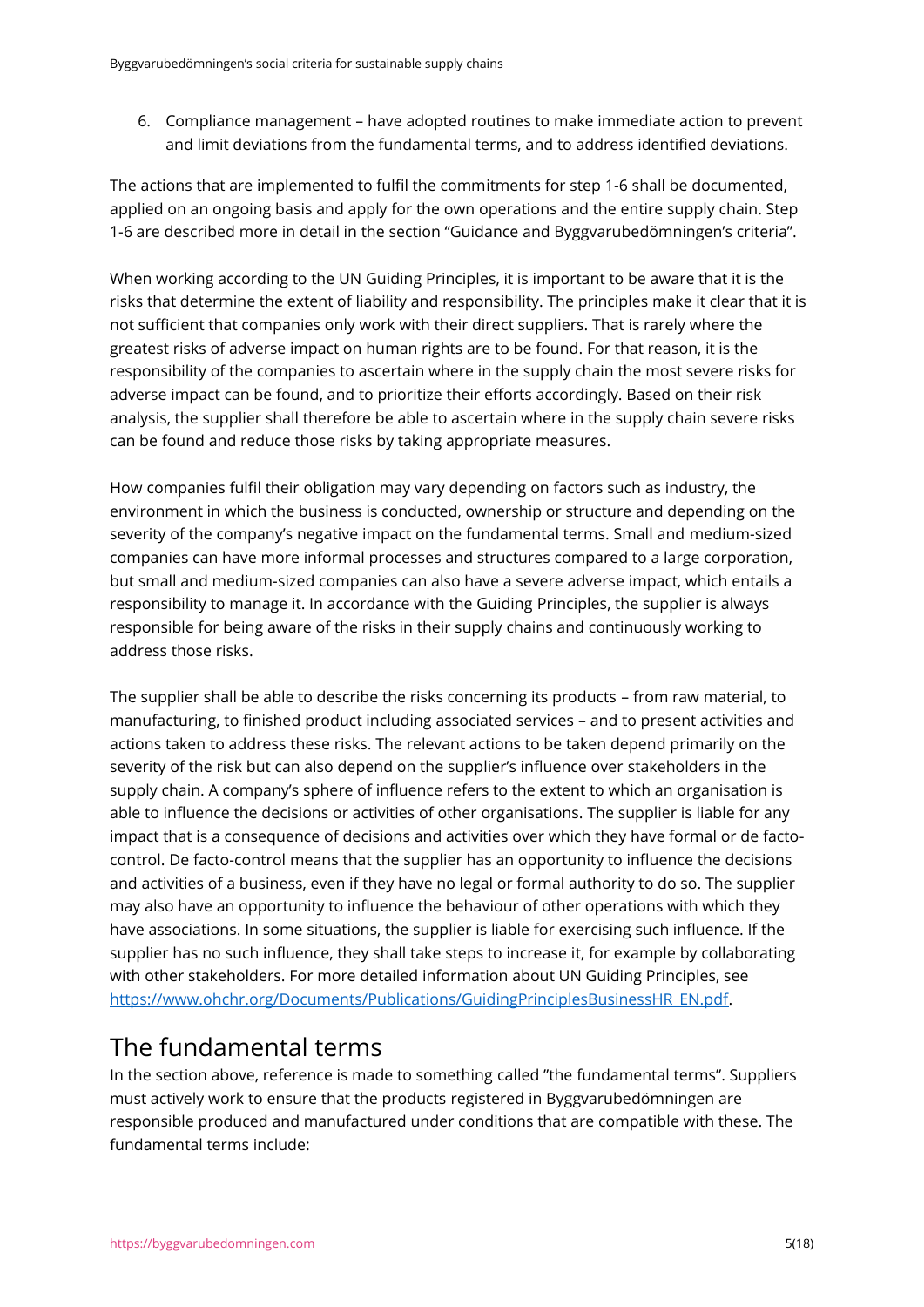- the UN Universal Declaration of Human Rights,
- the UN Convention on the Rights of the Child, Article 32,
- the eight core conventions of the ILO regarding forced or compulsory labour, child labour, discrimination, as well as freedom of association and the right to collective bargaining, (no. 29, 87, 98, 100, 105, 111, 138, and 182),
- the labour law in force in the country were the work is performed, including regulations for salary, working hours, leisure time, and work environment,
- the environmental law in force in the country where the work is performed,
- the UN Convention against Corruption.

The supplier's responsibility include that actions are taken in order to prevent and deal with any deviations throughout the supply chain related to the fundamental terms. Suppliers should be aware that national legislation, and its implementation in some countries do not always comply with international law or the ILO's core conventions. In cases where international regulations prescribe stronger protection for the individual than national laws or regulations, the supplier must strive to comply with the principles of the international regulations. In such situations, special efforts may be needed to ensure that rights are respected. Examples of such areas may be freedom of association, where there are several countries that have not ratified ILO's core conventions 87 and 98. If a company is located in a country where freedom of trade union is limited or under development, the supplier should work to arrange regular meetings between employees and company management where salary and working conditions are discussed, without negative consequences for the employee.

# <span id="page-5-0"></span>Follow-up of supplier's systematic work

To request and demand that suppliers have internal routines in place is one way of creating good conditions to collaborate for a sustainable development for products registered in Byggvarubedömningen, and by extension used in our member's and additional actor's projects. In the work to set and demand requirements, follow-up is also an important parameter. Followup of suppliers' systematic work will be done by the suppliers answering Byggvarubedömningen's self-assessment questionnaire, which in turn is assessed by Byggvarubedömningen.

### <span id="page-5-1"></span>Byggvarubedömningen's self-assessment questionnaire

Byggvarubedömningen's self-assessment questionnaire (SAQ) is based on the Swedish National Agency for Public Procurement's document "Form for Self-reporting Sustainable Supply Chains" (in Swedish "Formulär för egenrapportering hållbara leveranskedjor") and is available in Wordformat on our webpage. Suppliers are expected to transparently report their work with sustainability in the supply chain by answering the SAQ and include verifying documentation. In the SAQ and in the following section "Guidance and Byggvarubedömningen's criteria" it is stated which documents are required to include in the assessment in order for the assessment to be considered complete.

#### <span id="page-5-2"></span>Assessment

Suppliers can apply for assessment of their self-assessed answers. <sup>2</sup> The answers in the SAQ then aim to assess that the supplier has processes and routines in place to manage risks and

<sup>2</sup> See current price list on Byggvarubedömningen's website for cost of an assessment.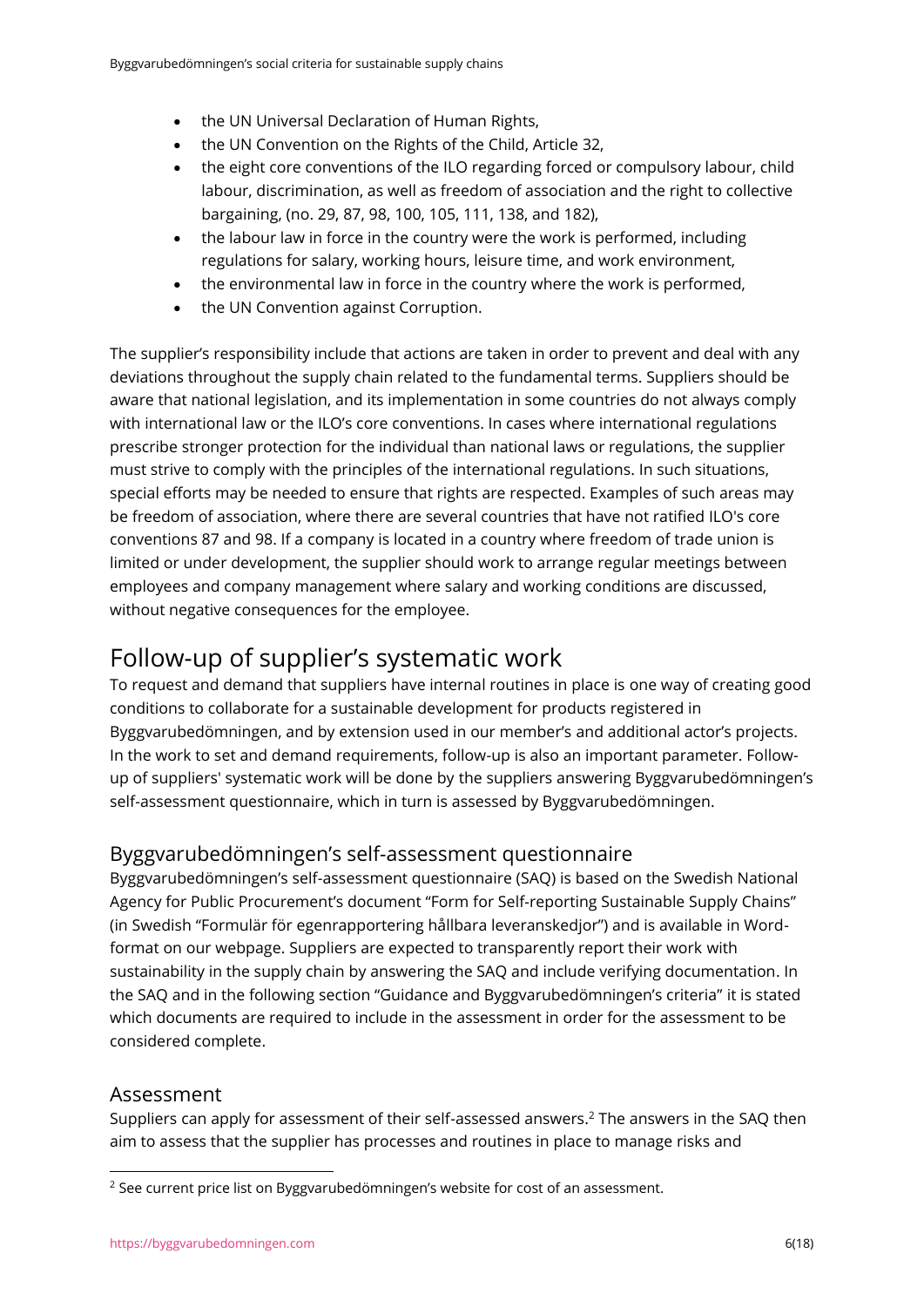deviations linked to human rights, working conditions, environment, and anti-corruption within its own operations and in the product's supply chain (step 1–6). When applying for assessment, all questions in the SAQ must answered and mandatory document attached. At present it is voluntary to apply for an assessment on sustainable supply chains but note that individual requirements may come from Byggvarubedömningen's members and additional actors.

Suppliers are encouraged to be transparent when answering the SAQ about challenges that one may face. One challenge, for example, may be that you have limited influence to manage risks beyond the first stage of the supply chain. In that case, we ask you to explain why you have a limited influence and what your approach is to such situations. It is also your responsibility as a supplier to demonstrate that sufficiently comprehensive procedures have been established to be able to carry out credible risk analysis and take appropriate measures to manage the most serious risks. Please note that if the supplier has identified incidents or risks in its own operations or in the product's supply chain, this is not a reason for the supplier to get an inferior assessment. Rather, the most important part is how the supplier manages incidents/risks and develops preventive routines so that they do not occur again.

It may be worth pointing out that different organizations may have different working methods or different terms for how the systematic work is conducted. Byggvarubedömningen has no requirement that the working methods or designations must be the same as in the social criteria, but the meaning must correspond to what is described in this document.

### <span id="page-6-0"></span>General assessment principles

When applying for assessment, the supplier's self-assessed answers including underlying documentation will be assessed based on the assessment criteria for steps 1-6 in this document. Byggvarubedömningen has previously worked with three assessment levels regarding our assessments on chemical content and life-cycle aspects: Recommended (green), Accepted (yellow) and To be Avoided (red). Since the purpose with the social criteria is to develop suppliers in their systematic work with sustainability in the supply chain, initially only the two upper levels, Recommended and Accepted, will be used. To achieve Recommended on the various steps 1–6, all assessment criteria in each step need to be fulfilled. If the supplier does not meet all the assessment criteria on the various steps, the supplier will get the assessment level Accepted. In cases where the supplier is far from meeting the assessment criteria or has not started to work in accordance with the assessment criteria, the specific step will be coloured grey. The supplier's assessment will then be presented on how many steps a supplier fulfils, e.g., 3 out of 6.

When an assessment of the supplier's self-assessed answers has been carried out, a summary document is produced by Byggvarubedömningen that describe how far the supplier is considered to have come in its systematic work based on the assessment criteria 1–6 in this document. This assessment document will, after the supplier has read and reviewed the document, be uploaded to the product's product card and become available to all users of Byggvarubedömningen.

# <span id="page-6-1"></span>Guidance and Byggvarubedömningen's criteria

In this section follows a guide that in more detail describe the requirements and criteria for step 1-6. For each step the following is presented: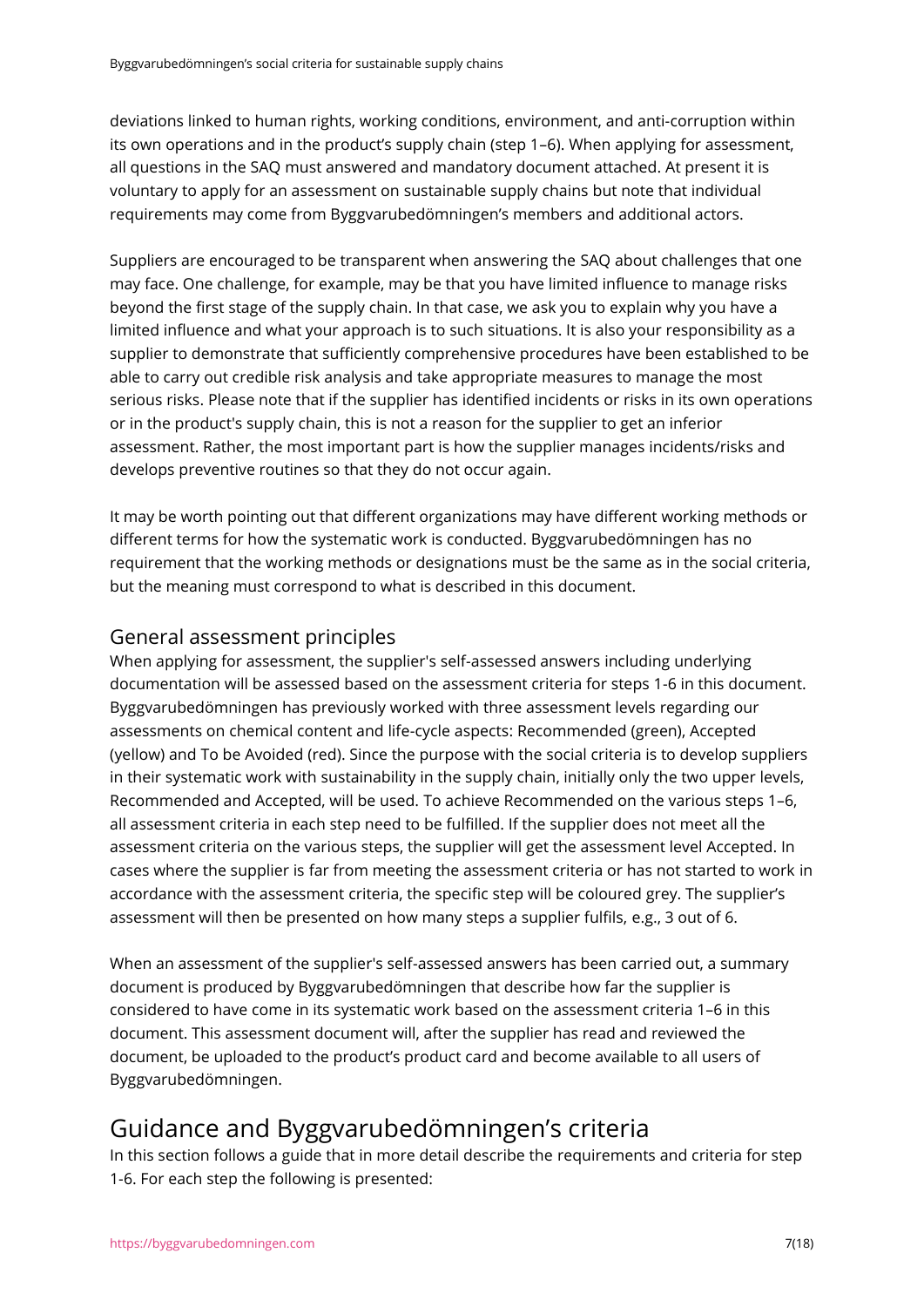- Aim: what is to be achieved with the specific criteria?
- Assessment criteria: what should the routine contain for it to be considered sufficient? Remember that the routines should be proportionate to the risks the supplier faces in its own operations and in the product's supply chain.
- Documentation: what documentation the supplier needs to include in the assessment to verify the answers.
- Guidance: general guidance on the policy/routine including examples of how companies can work with the specific step.
- Find out more: suggestions on other guidelines that the supplier can use.

| The supplier shall have a publicly accessible policy, approved at the most senior level of the                |                                                                                                                                                                                                                                                                                                                                                                                               |  |  |
|---------------------------------------------------------------------------------------------------------------|-----------------------------------------------------------------------------------------------------------------------------------------------------------------------------------------------------------------------------------------------------------------------------------------------------------------------------------------------------------------------------------------------|--|--|
| business enterprise including a commitment to respect the fundamental terms.                                  |                                                                                                                                                                                                                                                                                                                                                                                               |  |  |
| Aim:                                                                                                          | The aim of the policy obligation is to ensure that the supplier is aware<br>of its responsibility, and that they act to respect the fundamental<br>terms. The policy obligation shall also ensure that this responsibility is<br>supported throughout the operations. It shall also be available to<br>business partners and other stakeholders associated with the<br>supplier's operations. |  |  |
| To comply with criteria<br>concerning policy obligation,<br>the supplier shall have<br>adopted a policy that: | at a minimum, encompasses the fundamental terms,<br>has been approved at the highest executive level in the company,<br>2.<br>is publicly available, such as in the workplace or on the company<br>3.<br>website.                                                                                                                                                                             |  |  |
| Documentation to include to<br>the supplier's answer:                                                         | Policy obligation<br>Evidence of approval, e.g. demonstrating that the policy<br>$\bullet$<br>commitment has been signed by the company's<br>CEO/Chairman of the Board.                                                                                                                                                                                                                       |  |  |

### <span id="page-7-0"></span>1. Policy obligation

#### **Guidelines**

A policy obligation is a publicly available declaration of intent, describing what the supplier's obligations, responsibility and expectations are in relation to the fundamental terms. The obligation applies to the company's own operations, throughout the supply chain, as well as in other business relations. The supplier's obligation concerning the fundamental terms can be expressed in one single policy or in several separate policies. It can also be integrated into one of the supplier's governing documents, such as a Code of Conduct. For those suppliers who do not have their own Code of Conduct or policy, Byggvarubedömningen's Code of Conduct (available on our website), can then be used. However, there is no requirement to use Byggvarubedömningen's Code of Conduct if the supplier has its own Code of Conduct/policy with corresponding content, which must include at least the fundamental terms (see page 5).

The policy obligation shall focus on risks related to in-house operations and business relations. It should not only focus on charity projects or general sustainability obligations. For the policy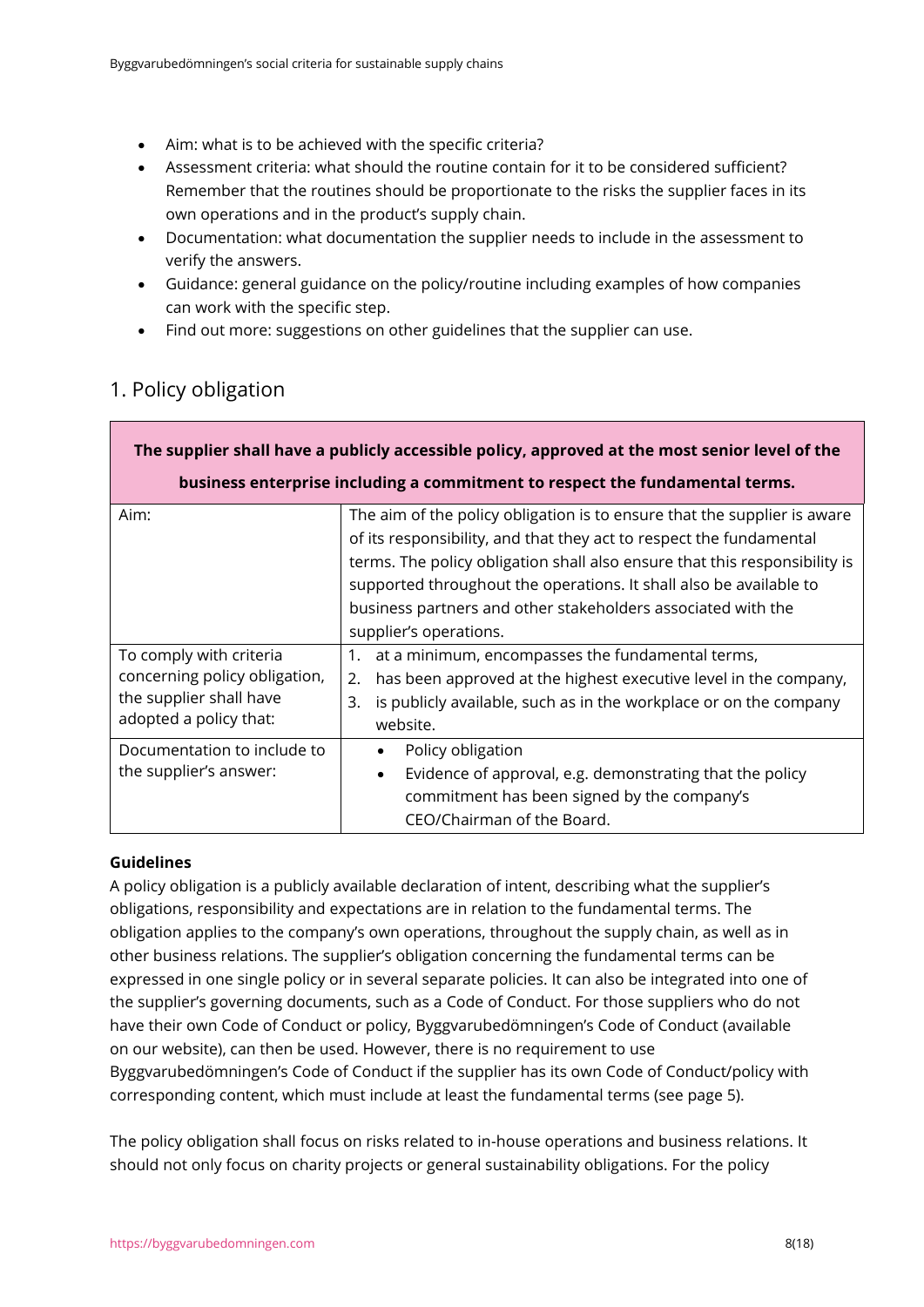obligation to achieve the correct status within the supplier's organisation, it must be adopted by the executive management. The policy should be continuously updated with new information about risks in the supply chain.

#### **Find out more**

- The UN Guiding Principles on Business and Human Rights (principle 16)
- OECD Due Diligence guidance for Responsible Business Conduct
- Developing a Policy Commitment and Embedding Respect for Human Rights
- The UN Universal Declaration of Human Rights
- The ILO Declaration on Fundamental Principles and Rights at Work
- The Children's Rights and Business Principles (UNICEF)
- The UN Convention against Corruption

### <span id="page-8-0"></span>2. Communicating the policy commitment

| The supplier shall have adopted routines to convey their commitment to respect the                   |                                                                                                                                                                                                                                                                                                                                                                                                                                                                                                                                                                                                                  |  |
|------------------------------------------------------------------------------------------------------|------------------------------------------------------------------------------------------------------------------------------------------------------------------------------------------------------------------------------------------------------------------------------------------------------------------------------------------------------------------------------------------------------------------------------------------------------------------------------------------------------------------------------------------------------------------------------------------------------------------|--|
| fundamental terms in their own operation and in the supply chain.                                    |                                                                                                                                                                                                                                                                                                                                                                                                                                                                                                                                                                                                                  |  |
| Aim:                                                                                                 | The aim of requesting that the supplier informs their employees and<br>subcontractors of their commitment is so that the obligation will be<br>conveyed to all the relevant stakeholders. It concerns stakeholders<br>that themselves are expected to introduce a corresponding obligation<br>in their own operations (such as suppliers and sub-contractors), as<br>well as<br>stakeholders that are interested in its implementation (such as<br>business relations, investors, consumers and NGOs). It also concerns<br>individuals or groups that may be adversely impacted by the<br>supplier's operations. |  |
| To comply with criteria<br>concerning communicating<br>the policy commitment, the<br>supplier shall: | inform all employees in the company about the obligation,<br>$1_{\cdot}$<br>communicate the obligation to respect the fundamental<br>2.<br>terms, in<br>writing, to the suppliers with whom they have a contractual<br>relation (1 <sup>st</sup> tier),<br>3. describe how it ensures that the fundamental terms are<br>communicated from suppliers with whom they have<br>contractual relations (1 <sup>st</sup> tier), and further along the supply<br>chain.                                                                                                                                                  |  |
| Documentation to include to<br>the supplier's answer:                                                | Written communication that shows that the policy<br>$\bullet$<br>commitment has been communicated, e.g. signed Code of<br>Conduct or contractual requirements.                                                                                                                                                                                                                                                                                                                                                                                                                                                   |  |

#### **Guidelines**

Communicating the policy obligation aims to ensure that stakeholders, suppliers, and subcontractors at different stages of the supply chain are made aware of the supplier's obligation to respect the fundamental terms. In addition, they are encouraged to act in accordance with the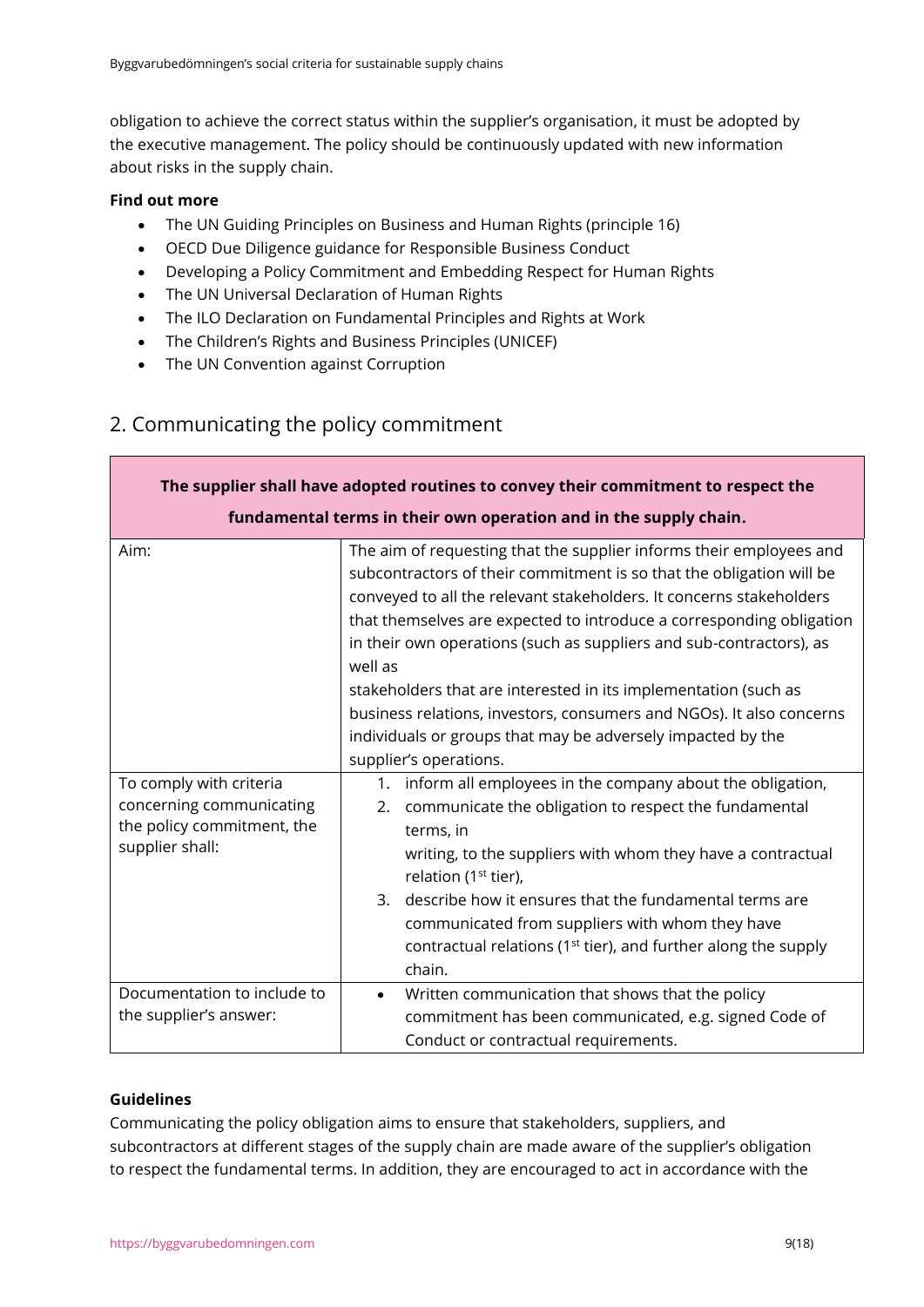obligation. Frequently, there are greater risks concerning human rights, working conditions, environmental conditions and corruption in sub-contracting tiers. It is therefore important that the supplier communicates the responsibility and imposes requirements in these tiers as well. For that reason, a supplier may impose requirements on their direct suppliers, and draw up agreements in which they demand that they in turn communicate corresponding terms throughout their supply chains.

Operations with which the supplier has business relations shall be informed about the obligation. It is not sufficient that a policy is available to the sub-contractor, instead it should be appended and referred to in the agreements. When required, it shall also be translated into local languages. Other stakeholders that should be informed are those that are directly linked to parts of the supplier's operations that are relevant to the agreement, as well as those at risk of being adversely impacted by non-compliance with the obligation. The policy obligation shall also be supported all the way from executive management to the employees concerned, who might otherwise act without being aware of the obligation or without considering it. The obligation may be communicated through relatively simple means, such as publishing it on the supplier's website or internet, introducing contractual terms linked to the obligation in agreements with suppliers, or by having a dialogue about the obligation internally and externally. In addition, the supplier can provide training and promote capacity building in the supply chain to raise awareness of the fundamental terms in different tiers of the supply chain.

#### **Find out more**

- The UN Guiding Principles on Business and Human Rights (principle 16)
- OECD Due Diligence Guidance for Responsible Business Conduct

| The supplier shall have assigned the responsibility for compliance with the fundamental terms |                                                                                                                                                                                                                                                                                                                                                                                                                                                                                           |  |
|-----------------------------------------------------------------------------------------------|-------------------------------------------------------------------------------------------------------------------------------------------------------------------------------------------------------------------------------------------------------------------------------------------------------------------------------------------------------------------------------------------------------------------------------------------------------------------------------------------|--|
| to a member of senior management.                                                             |                                                                                                                                                                                                                                                                                                                                                                                                                                                                                           |  |
| Aim:                                                                                          | The aim of requesting a clear division of responsibility is to ensure<br>that<br>the supplier has appointed people to be responsible of ensuring<br>compliance with the fundamental terms/policy obligation at the<br>executive<br>level. It also provides Byggvarubedömningen and its members with<br>information about the position which is responsible for ensuring<br>compliance with the fundamental terms within the supplier's own<br>operations and throughout the supply chain. |  |
| To comply with criteria<br>concerning division of<br>responsibility, the supplier             | 1. have appointed one or more people at the executive level to<br>be responsible for matters concerning the fundamental<br>terms,                                                                                                                                                                                                                                                                                                                                                         |  |
| shall:                                                                                        | have made clear what that responsibility entails.<br>2.                                                                                                                                                                                                                                                                                                                                                                                                                                   |  |

## <span id="page-9-0"></span>3. Division of responsibility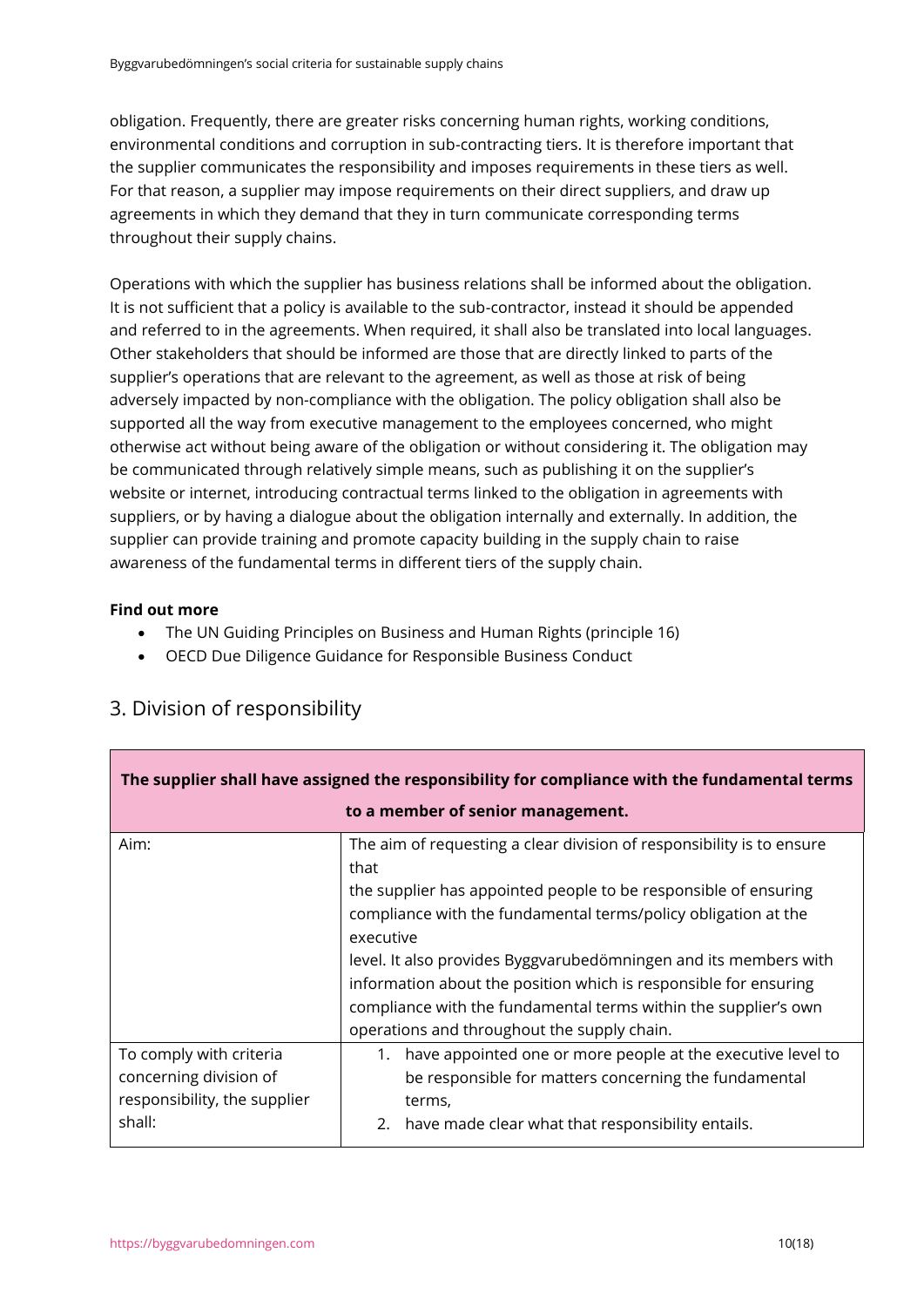#### **Guidelines**

For a supplier policy obligation to be effective and complied with, an internal division of responsibility is required. Ultimately, the executive management is responsible for complying with the obligation and for that reason, the responsibility needs to be appointed to someone in the management team. It is also important that the supplier ensures that those responsible have relevant expertise within each area of responsibility. The division of responsibility can of course differ depending on the size and structure of the supplier, but one or more people in executive positions shall have the ultimate responsibility. The day-to-day responsibility can then be delegated within the organisation. In addition to securing support for the obligation in the executive management, the supplier can also work to secure support throughout the organisation itself. They can help employees to minimise risks in their day-to-day work by giving due attention to and supporting due diligence of the fundamental terms, allocating resources for due diligence, and ensuring that staff working on due diligence are given the time and training required for the task.

#### **Find out more**

- The UN Guiding Principles on Business and Human Rights (principle 19)
- OECD Due Diligence Guidance for Responsible Business Conduct

### <span id="page-10-0"></span>4. Risk analysis

| The supplier shall have adopted routines to regularly carry out risk analyses, i.e. to identify |                                                                                                                                                                                                                                                                                                                                                                                                        |  |  |
|-------------------------------------------------------------------------------------------------|--------------------------------------------------------------------------------------------------------------------------------------------------------------------------------------------------------------------------------------------------------------------------------------------------------------------------------------------------------------------------------------------------------|--|--|
| and prioritise current and potential risks of deviation from the fundamental terms, as well as  |                                                                                                                                                                                                                                                                                                                                                                                                        |  |  |
| mapping the supply chain with special regard to high risk operations.                           |                                                                                                                                                                                                                                                                                                                                                                                                        |  |  |
| Aim:                                                                                            | The aim of requesting that the supplier conducts risk analyses is<br>to ensure that the supplier regularly identifies severe risks for non-<br>compliance with the fundamental terms. Risk analyses contribute to<br>increased transparency in the supply chain and may provide<br>information<br>to Byggvarubedömningen and its members about how the supplier<br>prioritises their risks.            |  |  |
| To comply with the criteria<br>concerning risk analysis the<br>supplier shall:                  | describe the identified risks in the product's supply chain,<br>$1_{\ldots}$<br>map the supply chain, with particular consideration given to<br>2.<br>high-risk operations,<br>3. describe how they identify current and potential risks in the<br>supply chain concerning compliance with the fundamental<br>terms,<br>4. describe how they prioritise their risks according to level of<br>severity. |  |  |
| Documentation to include to<br>the supplier's answer:                                           | Procedure and documentation that demonstrate the<br>$\bullet$<br>supplier's model/tool for risk analysis regarding the own<br>operations as well as in the supply chain. The documentation<br>should state who is responsible for risk analysis and the<br>frequency of implementation.                                                                                                                |  |  |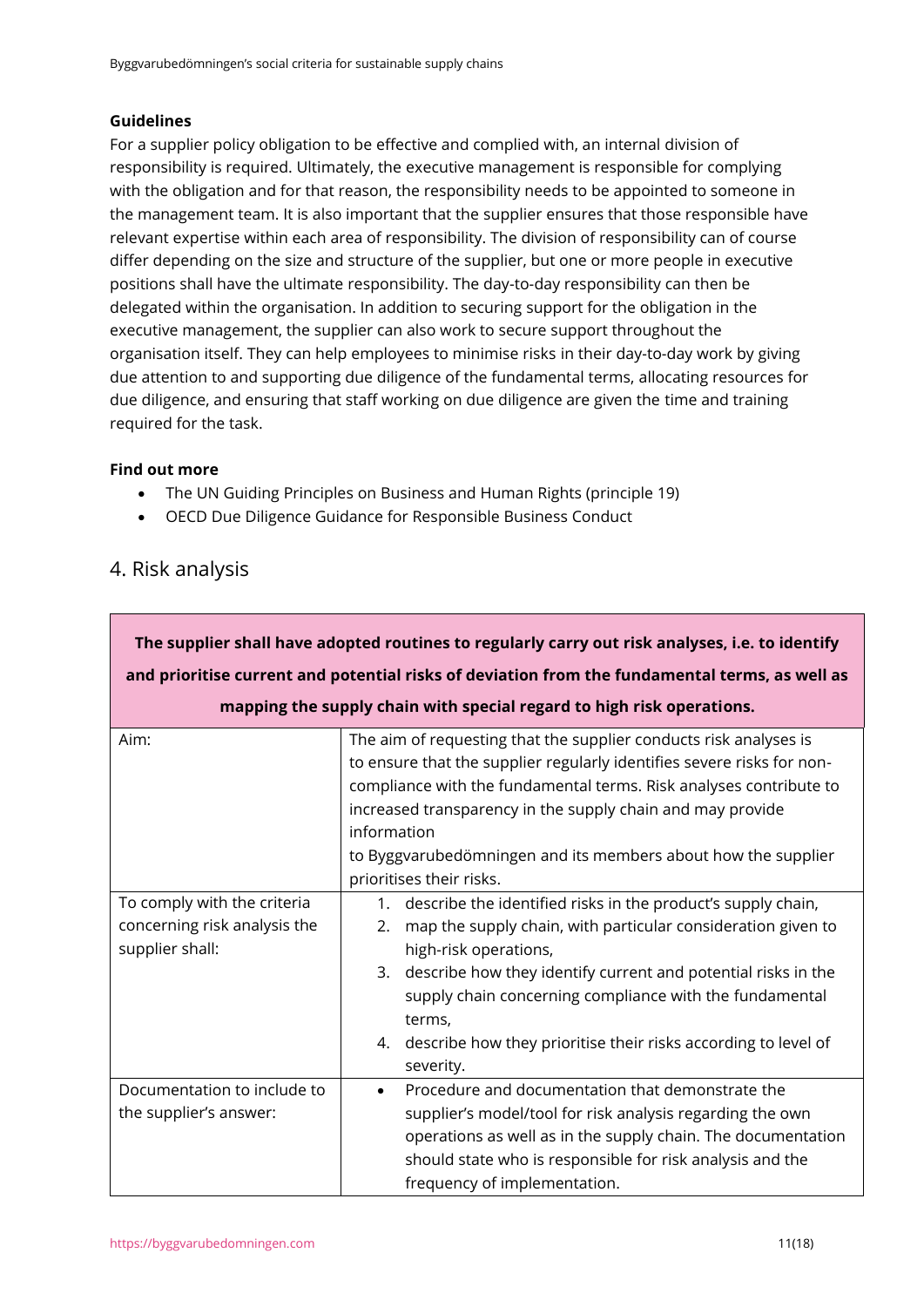• Documentation of supply chain mapping.

#### **Guidelines**

Risks in the meaning of sustainability refers to risk of non-compliance with the fundamental terms. Conducting a risk analysis is a necessary step to identify problem areas, prioritize and provide support for effective measures. Further, risks are constantly changing in response to new business relations, production development, new laws etc., whereby risk analysis needs to be conducted on a regular basis. It cannot be a general risk analysis that processes general sustainability risks. It is important to stress that identifying a risk does not, in itself, entail noncompliance/deviation of the assessment criteria. It is Important to present the risks that exist and what is crucial is how these risks are then managed and that preventive routines are developed to address these risks.

#### Mapping the supply chain, with consideration given to high-risk operations

Knowing your supply chain is essential for identifying and managing relevant risks of noncompliance with the fundamental terms. The length and complexity of the supply chain also affects the risk of non-compliance. For that reason, it is important that both the supplier and Byggvarubedömningen and our members are familiar with the supply chain in order to be able to determine the actions to take. It is also important to know the type of business in which the companies in the supply chain are operating, such as whether they are wholesalers or producers, as well as where they operate. How the supplier conducts the mapping of the supply chain may vary, depending on the information to which they have access. If the supplier has full access to where the production takes place, they can conduct a detailed survey with specified information. If the supplier has limited access to where the production takes place, the investigation can be conducted partly with specified information, partly with publicly available information, as well as assumptions about where production may be taking place. If the supplier has very limited information about the supply chain, the mapping can be based entirely on publicly available information, as well as assumptions about where production is assumed to take place. If the supplier has limited access to the supply chain, they shall take the necessary steps to increase knowledge with the aim to continuously map the supply chain in order to confirm potential risks. A process for increasing traceability in the supply chain therefore constitutes a natural part of the risk analysis process.

#### Identifying risks

A risk analysis is based on the supplier's own insight about the operations and the supply chain, as well as on reports and analyses from established organisations and expert bodies. This may include reports from UN bodies and organisations such as Amnesty International, International Trade Union Confederation, Freedom House and Transparency International. <sup>3</sup> Risks can also be identified based on:

• Sector/product: some risks are typical for a sector/product-group. This can for example be due to the reason that the activities in the supply chain are typically simpler and labour-intensive occupations, that they act on short lead times, or that the product

<sup>&</sup>lt;sup>3</sup> For additional suggestions on reports and sources to use for the risk analysis, see appendix 3 in <https://byggvarubedomningen.se/globalassets/engelska/information-about-selfassessment.pdf>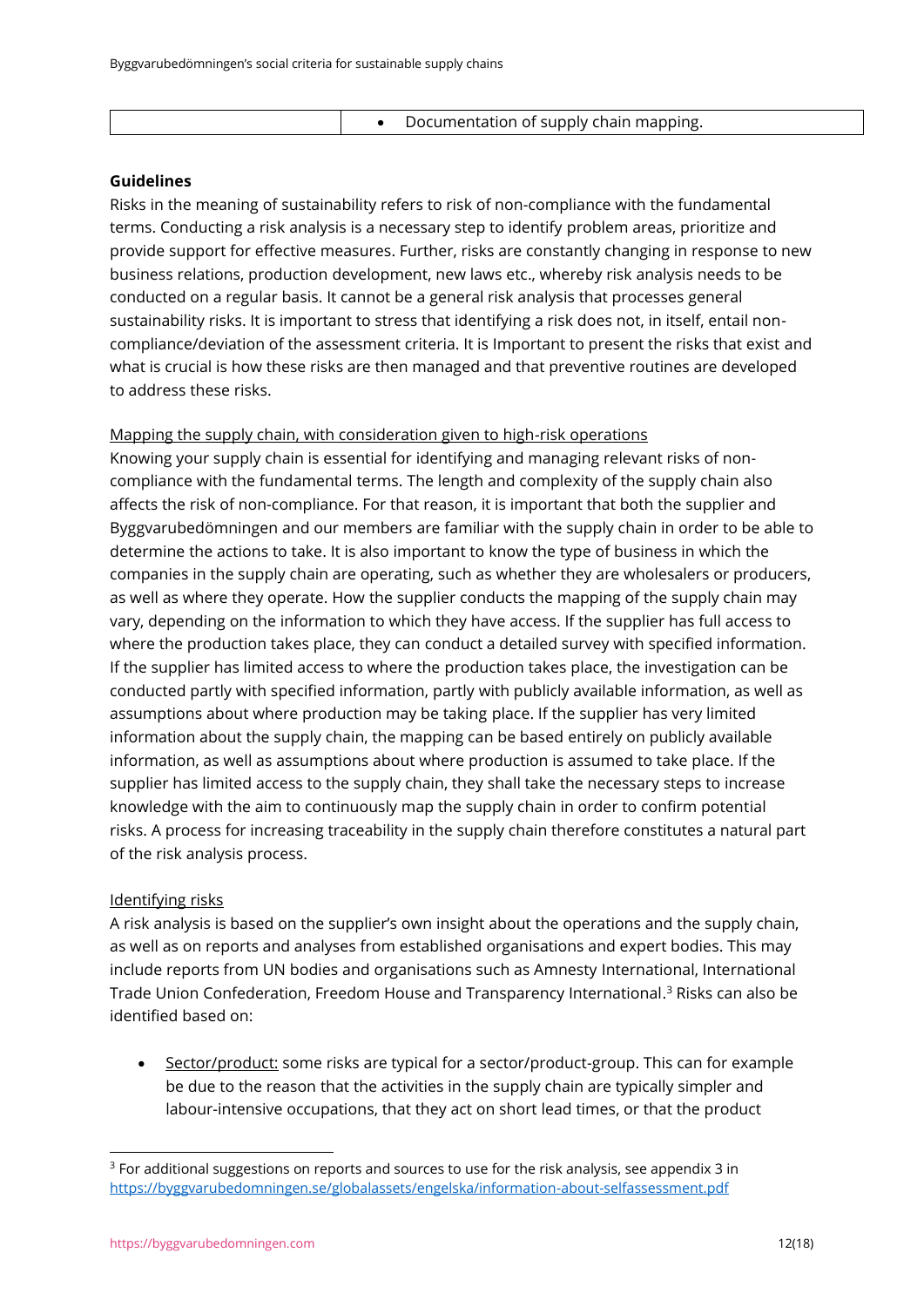contains hazardous substances for humans or the environment. It is important to consider known risks at all stages in the supply chain.

- If the supplier is active in or purchases products/services from so-called high-risk countries or high-risk regions: production in high-risk countries or high-risk regions increases the likelihood that risks can occur. It is often factors such as governance, social conditions or, for example, crime, laws and corruption that contribute to increased risk. An example to illustrate this is if the prevalence of migrant workers is high in a country, the risk of low wages, child labour, slave labour and discrimination may increase.
- Business model: a company's business model can also increase the risks in the supply chain. For example, if a company has many different product groups and if they are frequently changed (e.g. seasons per year), this can have a negative impact on the supply chain. This is particularly relevant for wholesalers and retailers but may also be relevant for manufacturers.
- Purchasing model: the purchasing model can also contribute to a company's impact and its ability to identify and manage risks in the supply chain. For example, a company that has a very broad supplier base, often replaces suppliers, makes indirect purchases (i.e. purchases via agents), has short order times, or trades from many different countries is at higher risk of negative impact.

A stakeholder dialogue is also crucial for the risk analysis, and the process should be based on internal and independent external expertise, as well as including consultation on tangible risks with individuals, their representatives and groups that may be impacted. It is important to ensure that all types of risks are captured by the risk analysis, which requires dialogue with different types of stakeholders, as well as information gathering from different types of sources. A risk analysis of corruption risks will require different sources of information than, for example, a risk analysis of environmental risks. To identify risks of non-compliance with the fundamental terms, it is also important that the supplier is familiar with national legislation concerning the fundamental terms.

#### Prioritising risks

Companies should, as far as possible, work with all risks, but after a risk analysis has been carried out, the supplier may need to prioritize the risks that must be dealt with first since it is not always possible to manage all risks at the same time. Prioritisation shall be done according to the level of severity of the potential adverse impact. The more severe the adverse impact is on the fundamental terms, the higher the priority that the supplier should assign to the matter. In assessing what is a severe adverse impact, the supplier should consider the scale (how severe the impact is), the scope (the number of people impacted) and whether it is irrevocable in character (the possibility of rectifying the situation and compensating those affected). That is, an impact that is temporary, impacts few people, and which can easily be restored is not as severe as an impact that affects people permanently, affects more people or cannot be rectified, such as fatalities or permanent damage.

When prioritising, the supplier can also take into consideration particularly vulnerable groups such as children, women, ethnic minorities or indigenous people. In addition, the supplier should consider the impact throughout the entire supply chain, focusing on the most severe risks. This process should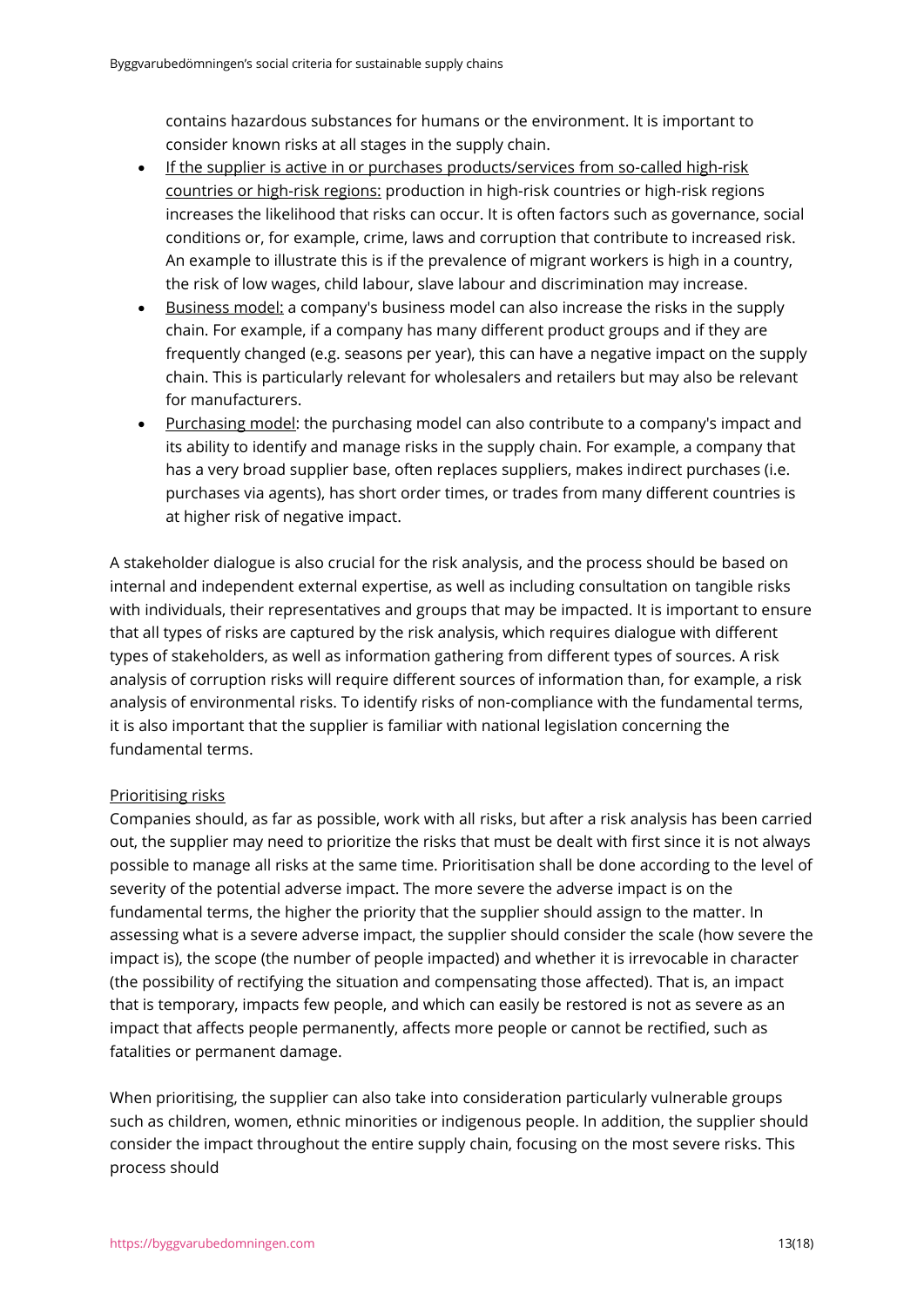also be based on internal and/or independent external expertise and include meaningful consultations with groups and other relevant individuals that may be impacted.

#### **Find out more**

- The UN Guiding Principles on Business and Human Rights (principles 17, 18, 21 & 24)
- OECD Due Diligence Guidance for Responsible Business Conduct
- Assessing Human Rights Impacts
- Fighting Corruption in the Supply Chain Good Practice Guidelines on Conducting Third Party Due Diligence (Partnering Against Corruption Initiative)
- ICC Anti-Corruption Third Party Due Diligence: A Guide for Small and Medium-sized Enterprises

### <span id="page-13-0"></span>5. Follow-up

| The supplier shall have adopted routines for regular follow-up of compliance with the |                                                                                                                                                                                                                                                                                                                                                                                                                |  |  |
|---------------------------------------------------------------------------------------|----------------------------------------------------------------------------------------------------------------------------------------------------------------------------------------------------------------------------------------------------------------------------------------------------------------------------------------------------------------------------------------------------------------|--|--|
| fundamental terms.                                                                    |                                                                                                                                                                                                                                                                                                                                                                                                                |  |  |
| Aim:                                                                                  | The aim of requesting that the supplier has follow-up procedures is to<br>ensure that the supplier, as part of their risk management process,<br>checks compliance with the fundamental terms in the supply chain. In<br>addition, it provides Byggvarubedömningen and its members with<br>insight into whether the steps taken by the supplier to prevent non-<br>compliance have the desired effect.         |  |  |
| To comply with the criteria<br>regarding follow-up the<br>supplier shall:             | 1. describe the activities the company undertakes to manage<br>identified risks in their own operations and in the product's<br>supply chain,<br>2. describe how systematic follow-up of compliance with the<br>fundamental terms in their own operations and in the supply<br>chain is conducted, such as how suppliers and subcontractors<br>are selected for follow-up in relation to the identified risks. |  |  |
| Documentation to include to<br>the supplier's answer:                                 | If risks have been identified (described in question 4.4), attach<br>$\bullet$<br>documentation showing planned and/or performed follow-up<br>activities in the supply chain.                                                                                                                                                                                                                                  |  |  |

#### **Guidelines**

The follow-up requirement is necessary to ensure that the supplier manages the risks of noncompliance with the fundamental terms in an effective manner and takes steps towards continuous improvements. The follow-up should be based on the risk analysis, with particular focus on severe risks and risks that impact vulnerable groups or people who are under greater risk of being impacted.

It may in some instances (e.g. extraction of raw materials) be difficult for the supplier to assess sub-contractors in the supply chain, due to a lack of access and influence. However, this does not diminish the supplier's responsibility for managing risks throughout the supply chain. In these situations, the supplier shall take appropriate steps to monitor and manage the risks under the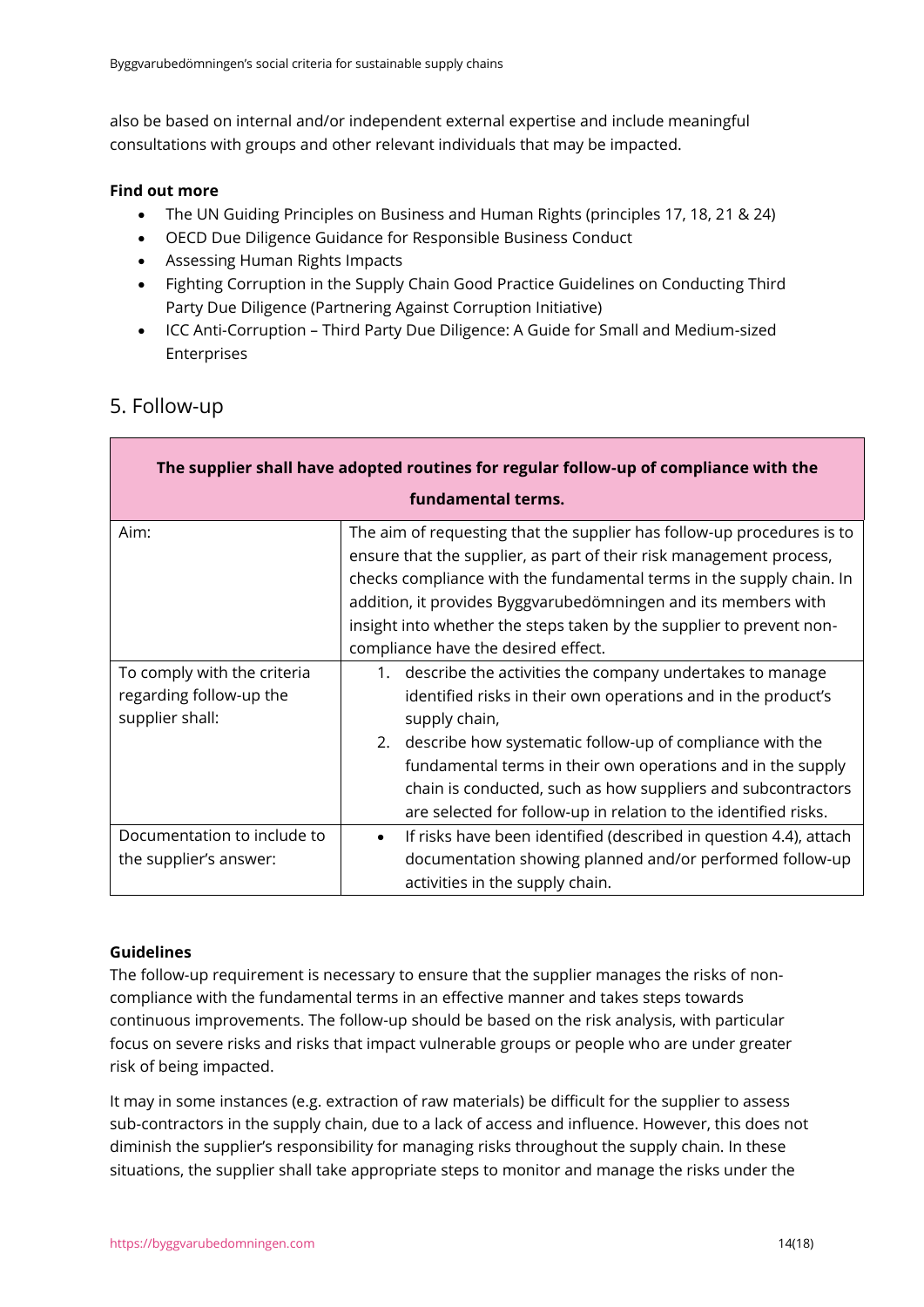available circumstances. Collaboration with other organisations and joint industry initiatives is one way of achieving this and is increasingly common for managing common challenges in supply chains.

#### Follow-up method

The follow-up may be conducted in different ways, such as through self-assessment surveys, inhouse or third-party audits, or complaints mechanisms. Measures to improve the subcontractors' capacity may also be part of the follow-up, through training for example. If parts of the supply chain have been reviewed within the scope of some existing social standard, such as SA8000 or Responsible Business Alliance (RBA), these may also form part of the follow-up. The follow-up method may vary depending on the risk, the supplier in question and the products or services. However, it is crucial that any action is directly linked to the identified risk, and not general steps to strengthen the supplier's sustainability profile. Actions may include a request for information from sub-contractors about how the risks have been managed, on-site audits to verify compliance, training at the subcontractors' premises to raise awareness, setting up complaints' mechanisms, renovating factory premises, purchasing protective gear, etc.

#### **Audits**

Auditing is a common follow-up method that may provide the supplier with results that are comparable over time or with country and industry averages. Audits may be conducted by the supplier themselves, or through a third-party. Depending on the step in the supply chain that is audited, audits may differ. When conducting an audit of a sub-contractor that is a wholesaler in a country with a low risk of non-compliance with the fundamental terms, it is more relevant to review the wholesaler's procedures and processes for communicating the requirements and checking compliance upstream. But if you are assessing compliance at a factory where the product is manufactured, a factory or on-site, audit is required. These types of audits generally consist of three steps:

- 1) document review
- 2) interviews with management and employees
- 3) inspection of the workplace and any housing arrangements

An audit report subsequently presents the results of these three steps, reports any noncompliance and presents proposed remedies.

A smaller supplier may have limited opportunities to conduct their own audits, but they may have a larger company as a subcontractor conducting audits in the supply chain. In such instances, the supplier can review those audit reports as part of their own risk management systems.

#### Complaints' mechanisms

In addition to follow-up in the form of self-assessment surveys and audits, complaints mechanisms are an important channel for gathering information about compliance with the fundamental terms. Well-functioning complaints mechanisms may provide the supplier with continuous information about potential non-compliances that may be difficult to discover during an audit and also provides opportunity to report violations. One of the foundation stone of the UN Guiding Principles is that those believe that their rights have been violated should have the right to have this this tested and rectified.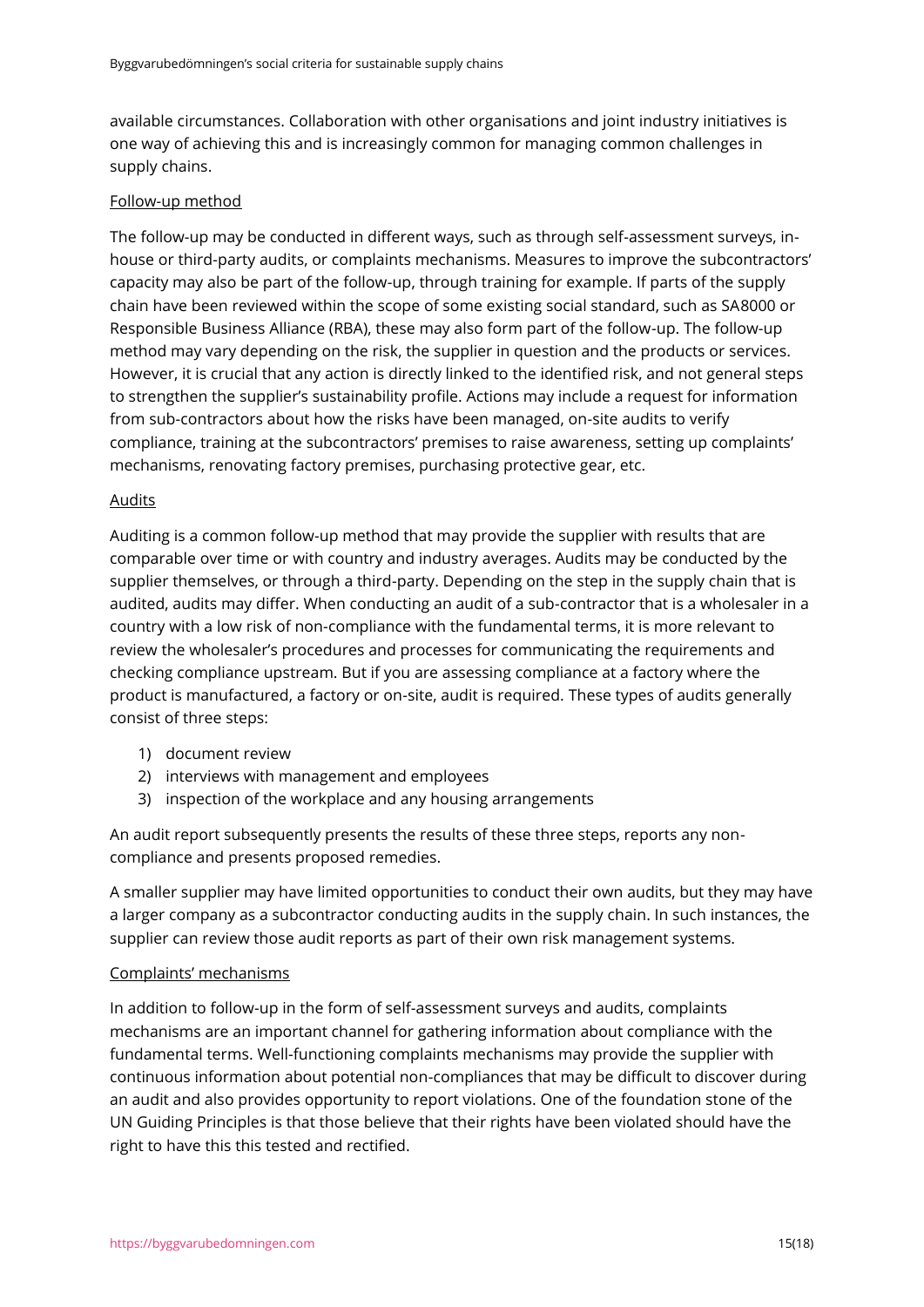It is common that larger companies set up their own complaints' mechanisms where employees or other stakeholders are able to draw the company's attention to potential non-compliance with the fundamental terms. These do not always function very well as they frequently use phone numbers or email addresses that are located in countries that are at a considerable distance from the manufacturing country. A more effective solution is to set up such bodies in partnership with local organisations that have a direct channel to the employees and the local population. This is a field where it also may be appropriate to partner with other companies or stakeholders.

#### **Find out more**

- The UN Guiding Principles on Business and Human Rights (principles 20 & 21)
- OECD Due Diligence Guidance for Responsible Business Conduct
- ICC Anti-Corruption Third Party Due Diligence: A Guide for Small and Medium-sized Enterprises

| The supplier shall have adopted routines to take immediate action to prevent and limit   |                                                                                                                                                                                                                                                                                                                                                                                                                                                        |  |
|------------------------------------------------------------------------------------------|--------------------------------------------------------------------------------------------------------------------------------------------------------------------------------------------------------------------------------------------------------------------------------------------------------------------------------------------------------------------------------------------------------------------------------------------------------|--|
| deviations from the fundamental terms, and to address identified deviations.             |                                                                                                                                                                                                                                                                                                                                                                                                                                                        |  |
| Aim:                                                                                     | The aim of requesting that the supplier has procedures for<br>compliance management is to ensure that they have internal<br>processes to immediately manage any non-compliance with the<br>fundamental terms caused by their operations or to which their<br>operations have contributed. The procedures shall also ensure that<br>the supplier contribute to compensating those who were adversely<br>impacted by the non-compliance, if appropriate. |  |
| To comply with the criteria<br>regarding compliance<br>management the supplier<br>shall: | 1. report whether there has been any non-compliance with the<br>fundamental terms during the past three years, and if so,<br>describe how such non-compliance has been managed,<br>2. describe how systematic compliance management is set up in<br>their own operations and in the supply chain, considering the<br>nature and severity of the non-compliance.                                                                                        |  |

### <span id="page-15-0"></span>6. Compliance management

#### **Guidelines**

If the production of products or its related services takes place in high-risk countries and highrisk industries, it is probable that the follow-up will lead to non-compliance being discovered. However, the fact that non-compliance is discovered also means it can be remedied. The supplier must be able to account for any actual steps taken in connection with the non-compliance that has been discovered, as well as remedial schedule. It is important to stress that in some countries, there may be non-compliance as a consequence of national legislation. In China, for example, the only permissible union All-China Federation of Trade Unions is controlled by the state, which means that the ILO core conventions 87 and 98 are not respected there. It is not reasonable to demand that suppliers shall break national laws, such situations instead require special measures. In spite of the ban on independent unions in China, it is for example possible for employees at a factory to elect local worker representatives. It is also possible to have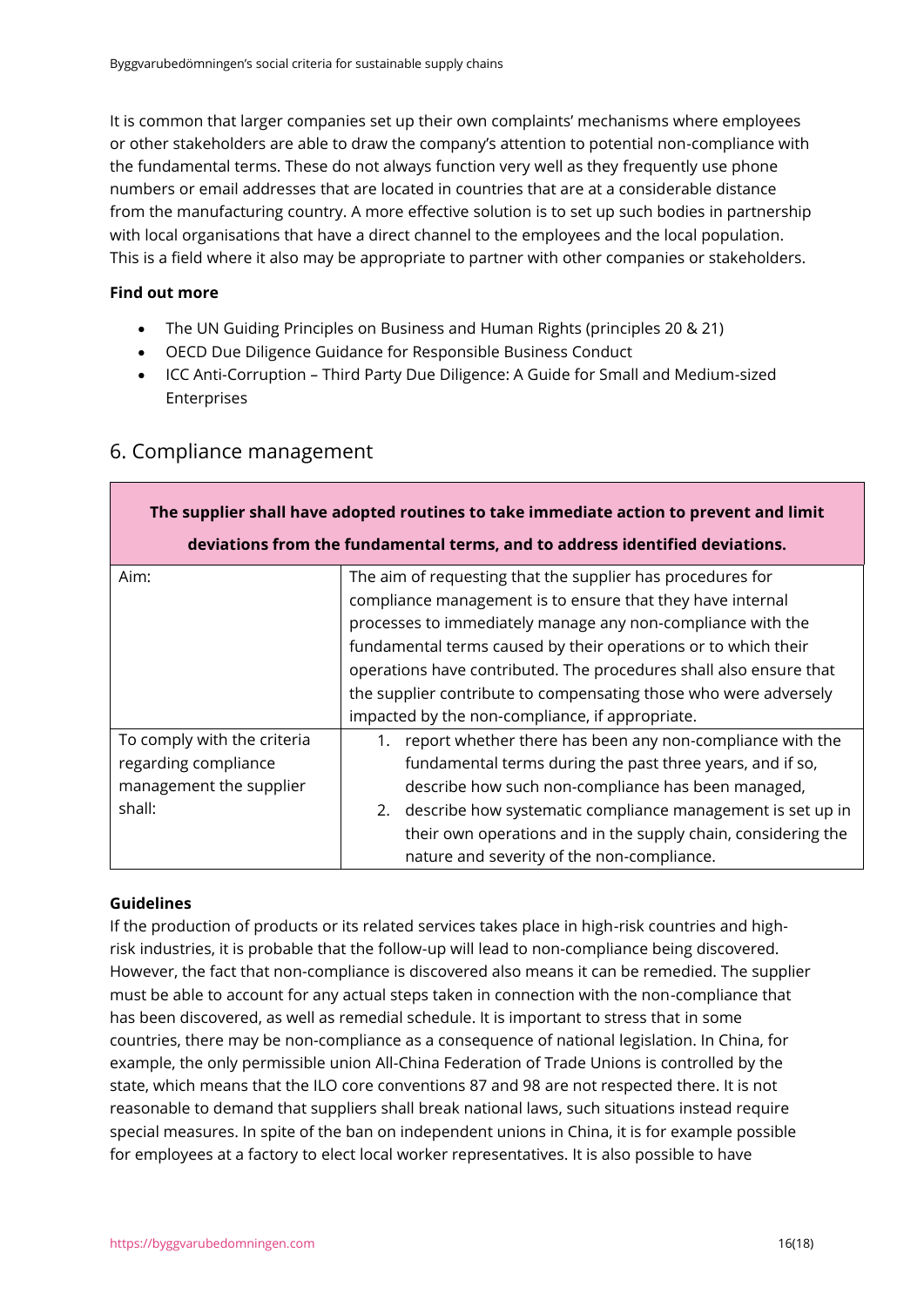dialogue between employees and management. Such a situation requires the supplier to work actively with these matters in their supply chain, as part of compliance management.

#### Identifying the cause

To prevent non-compliance from recurring, it is important to conduct so-called root cause analyses. It involves finding the cause behind non-compliance in order to effectively remedy it. One example of this is illegal overtime. To remedy such non-compliance, it is not sufficient to conclude that employees are working overtime in excess of national or international regulations and demanding that it ceases. It is also necessary to find the cause that is leading to employees working overtime. Are they being forced by management? Are they choosing to work overtime because of low wages? Or could there be other causes? This enables you to tackle the root of the problem in order to achieve a long-term solution. Otherwise, you risk identifying the same noncompliance year after year, with no real improvement.

#### Appropriate action

The UN Guiding Principles distinguish between the companies' ability to influence depending on whether the company is causing, contributing to or linked with the non-compliance. Determining the company's connection to a non-compliance can be difficult, but it is an important part of the supplier's work to determine expectations on actions to be performed. Most commonly, a company can be regarded as causing deviations in its own operations and contributing to deviations that occur in the supply chain. The supplier is considered to cause a violation when it happens within its own operation. A company is considered to be contributing to a noncompliance in the supply chain if there is a clear connection between operation, the product or services, and the violation, i.e. the deviation has directly caused by the company's own operations. When a supplier's operations cause or may cause non-compliance with the fundamental terms, the supplier should immediately take steps and, if necessary, cease the activity in order to prevent non-compliance. When a supplier's operations contribute to or may contribute to non-compliance, they should take steps to cease the activity in order to prevent non-compliance and use their influence to limit any additional impact. When a supplier has not themselves caused or contributed to adverse impact but are still linked to operations where noncompliance has been discovered, the situation is more complex. The assessment to ascertain which measure is most appropriate is affected by two factors: the severity of the non-compliance and the supplier's influence over the operations in question. The supplier is still responsible for contributing to remedying the situation. Thus, the supplier has a responsibility for remedying and compensating those affected by any non-compliance, irrespective of whether they caused it, contributed to it or are linked to it. However, the appropriate steps to take may differ between the different scenarios.

#### Schedule for managing non-compliance

Remedial measures for non-compliance must have a schedule for when such measures must be taken and for when follow-up will be conducted to verify it. The degree of severity of the noncompliance is crucial for implementing the measures. For example, if it relates to life-threatening danger as a consequence of failing safety devices, remedial measures must be taken immediately before the equipment can be used again. If the non-compliance is more procedural in nature, such as if a sub-contractor lacks a policy for preventing child labour, the time frame may be longer. The precise time frame must be determined on a case-by-case basis. The measures and schedule must be clearly documented and communicated to the relevant party. Supporting